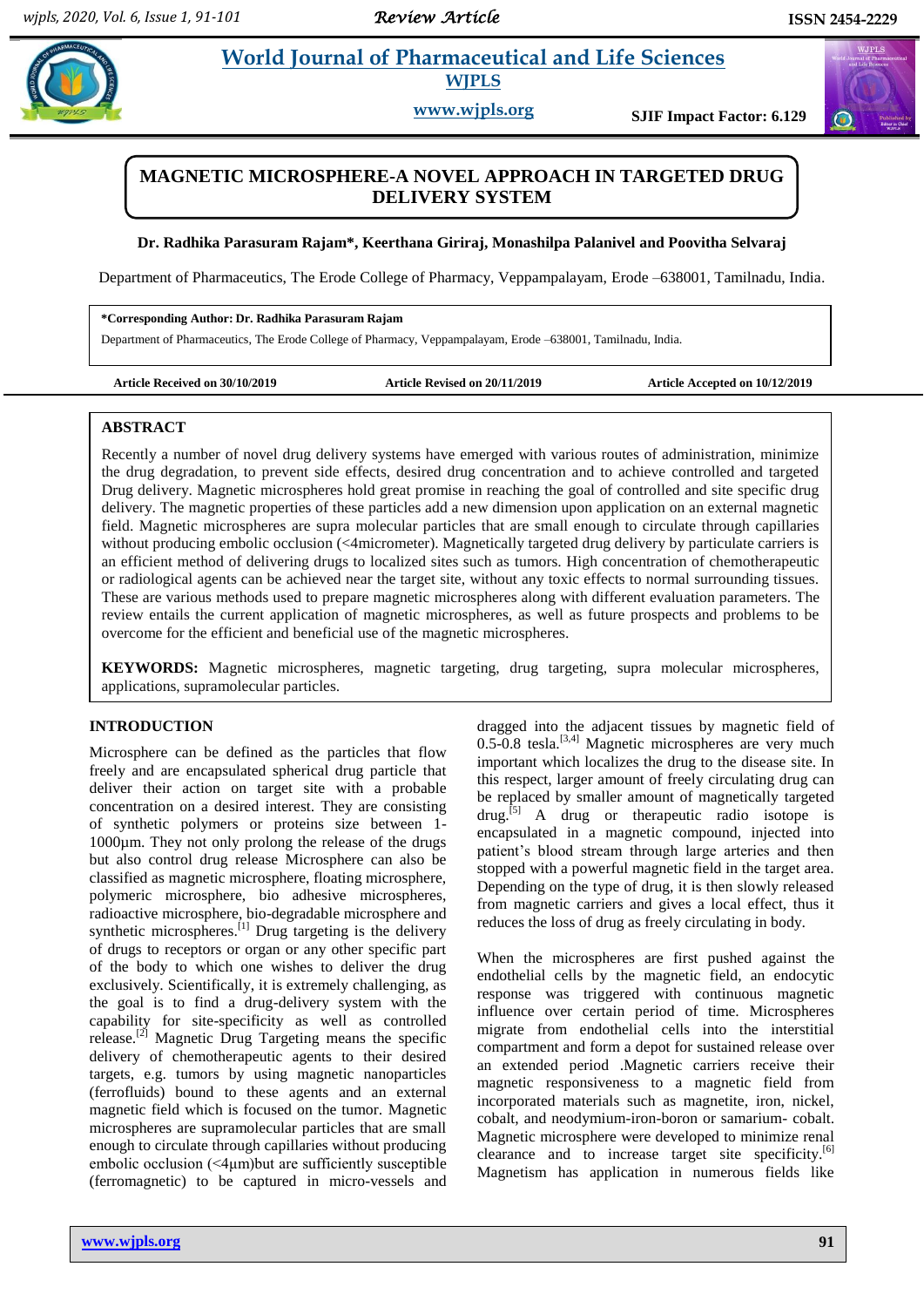diagnostics, drug targeting, molecular biology, cell isolation, cell purification, hyperthermia, and radioimmunoassay. Magnetic particles, ranging from nanometer-size to a micron, are being used in an increasing number of medical applications. The important properties of magnetic particles for medical applications are non- toxicity, bio-compatibility, and high- level accumulation in the target tissue or organ. Magnetic nanoparticles modified with organic molecules have been widely used for biotechnological and biomedical applications as their properties can be magnetically controlled by applying an external magnetic field.<sup>[7]</sup>

Magnetism plays an important role in non-magnetic micro carrier which show poor site specificity and are rapidly cleared off by RES under normal circumstances, magnetic particles composed of magnetite which are well tolerated by the body, and magnetic fields are believed to be harmless to biological systems and adaptable to any part of the body  $^{[8]}$ . Up to 60% of an injected dose can be deposited and released in a controlled manner in selected non reticuloendothelial organs. Magnetic micro carriers were developed to overcome two major problems encountered in drug targeting namely RES clearance and target site specificity.[9]

## **Principle of Magnetic Targeting**

Magnetic drug delivery by particulate carriers is a very efficient method of delivering a drug to a localized disease site. Very high concentrations of chemotherapeutic or radiological agents can be achieved near the target site, such as a tumor, without any toxic effects to normal surrounding tissue or to the whole body. Figure 3 highlights the concept of magnetic targeting by comparing systemic drug delivery with magnetic targeting. In magnetic targeting, a drug or therapeutic radioisotope is bound to a magnetic compound, injected into a patient's blood stream, and then stopped with a powerful magnetic field in the target area (Figure 1). Depending on the type of drug, it is then slowly released from the magnetic carriers (e.g., release of chemotherapeutic drugs from magnetic micro-spheres) or confers a local effect (e.g., irradiation from radioactive microspheres; hyperthermia with magnetic nanoparticles). It is thus possible to replace large amounts of freely circulating drug with much lower amounts of drug targeted magnetically to localized disease sites, reaching effective and up to several-fold increased localized drug levels.

When magnetic carrier is intravenously administered, then accumulation takes place within the area to which the magnetic field is applied and often augmented by magnetic agglomeration (Figure 2). The accumulation of the carrier at target site allows them to deliver the drug locally. Efficiency of accumulation of magnetic carrier on physiological carrier depends on physiological parameters e.g. particle size, surface characteristics, field strength, and blood flow rate etc. The magnetic field helps to extravagate the magnetic carrier into the targeted area (Figure 3).<sup>[10,11]</sup>



**Figure 1: Principle of magnetic drug targeting.**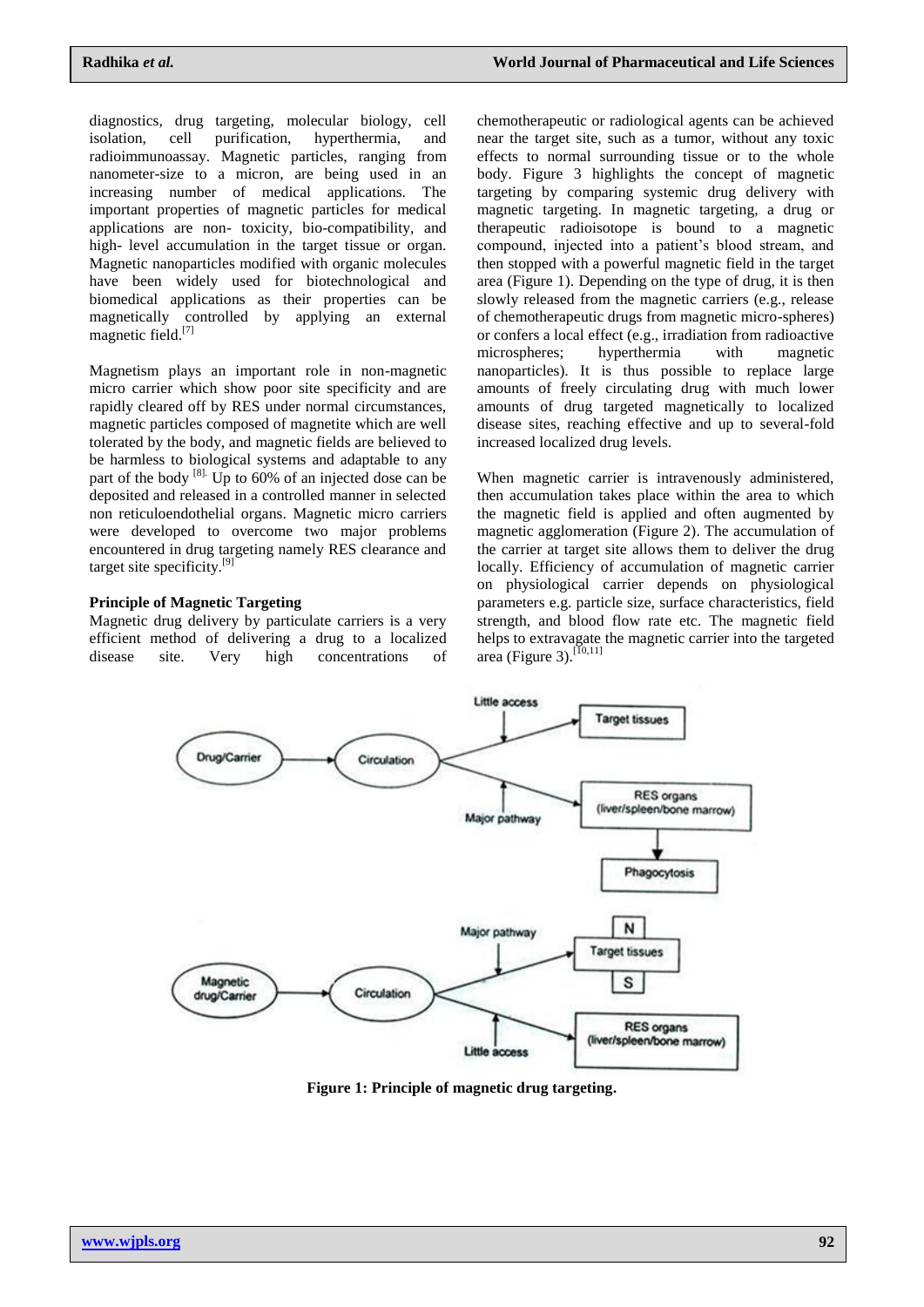

**Figure 2 Drug targeting using MTCs. MTCs are composite of elemental iron and activated carbon with anticancer.**



**Figure 3: Representation of systemic drug delivery and magnetic targeting.**

## **Advantages of Magnetic Microsphere**

- Magnetic micro carriers are site specific and by localization of these micro carriers in the target area, the problem of their rapid clearance by RES is also surmounted.
- This drug delivery system reduces circulating concentration of free drug by a factor of 100 or more. Injected into the body due to the spherical shape and smaller size.
- Controlled and predictable rate of drug release with smaller doses of drug can be achieved. In case of tumor targeting, microsphere can internalize by tumor cells due to its much increased phagocytic activity as compared to normal cells  $[12, 13, 14]$ .
- Better drug utilization will improve the bioavailability and reduce the incidence or intensity of adverse effects. Microsphere morphology allows a controllable variability in degradation and drug release [15].
- Reduce the dosing frequency there by improve the patient compliance. First pass effect can be avoided and reduce toxicity,
- Bitter taste and smell can be masked and physical stability can be improved.
- Stabilization of gastric enzyme and reduce irritation of gastric area [16, 17].

#### **Disadvantages of Magnetic Microspheres**

- Toxicity of magnetic beads can occur in liver and the regions of RES, unknown localization of drug are seen.
- The dangerous effect of self-flocculation of the magnetic particle and thrombosis occur at the site of catheterization. It needs specialized magnet for targeting, for monitoring, and trained personnel to perform procedures
- The magnet must have relatively constant gradients in order to avoid local overdosing with toxic drugs. Due to this limitation magnetic drug targeting is likely to be approved only for very severe diseases that are refractory to other approaches.
- Magnets must have relatively constant gradients, in order to avoid focal over dosing with toxic drugs. A large fraction of the magnetite, which is entrapped in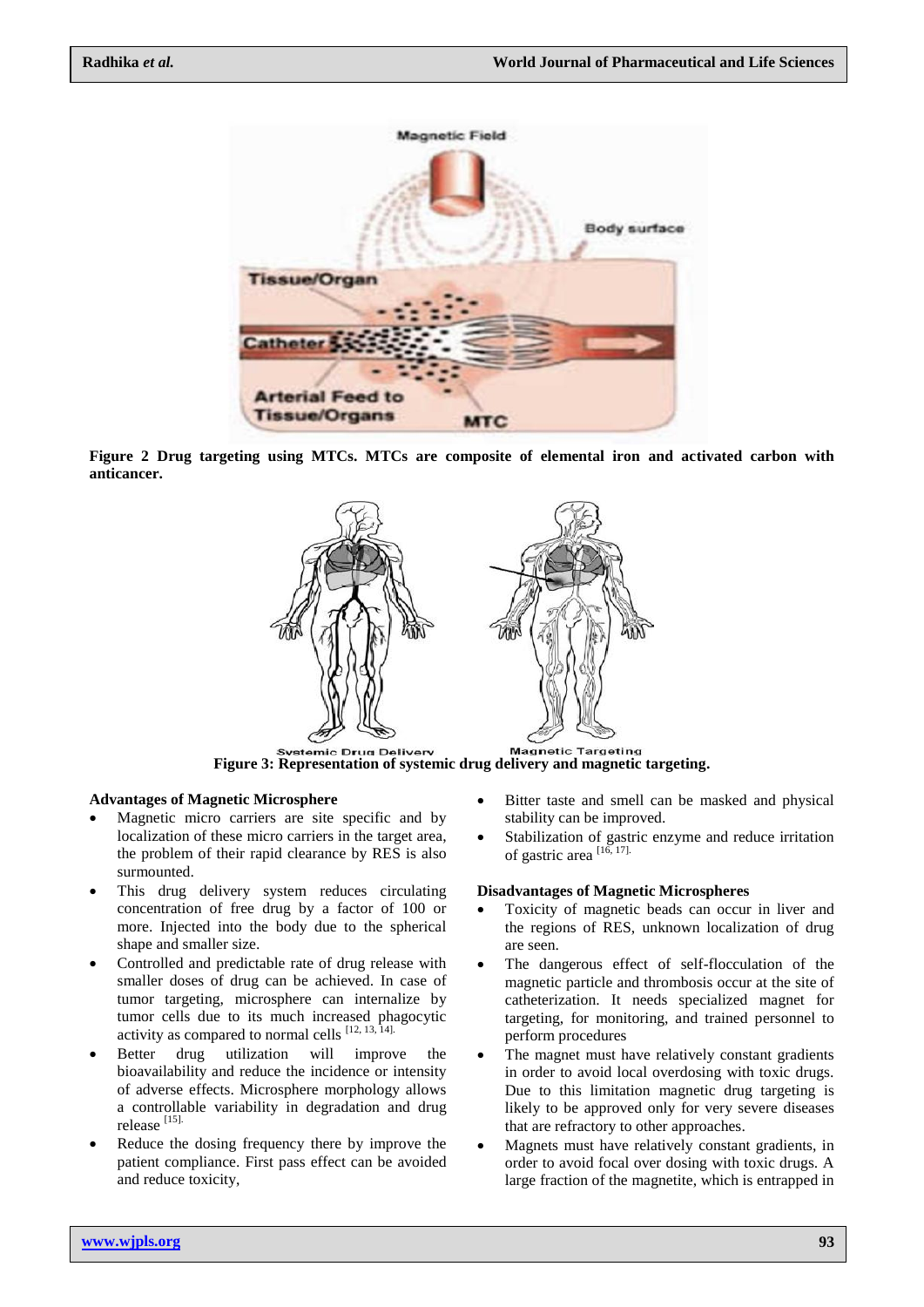carriers, is deposited permanently in tissues.

- Removal is difficult once injected. It is expensive technical approach and requires specialized manufacture and quality control system.
- Interaction and formation of complexes with blood components can occur due to parenteral delivery. Magnetic microspheres cannot be crushed or chewed.<sup>[18]</sup>

### **Types of Magnetic Microsphere**

Magnetic carriers receive magnetic responses to a magnetic field from incorporated materials that are used for magnetic microspheres such as chitosan, dextran etc. The different types of magnetic microspheres include:

- **1. Therapeutic microspheres** that are used to deliver chemotherapeutic agent to liver tumor. Drugs like proteins and peptides can also be targeted through this system (WWW.pharmainfo.net/review/ bioadhesivemicrospheres-review).
- **2. Diagnostic microspheres** that can be used for imaging liver metastases and also to distinguish bowel loops from other abdominal structures by forming Nano size supramagnetic iron oxide particles.<sup>[19]</sup>

## **Factor Affecting Magnetic Targeting of Drug**

Factors related to ferrofluids, Size of the particles in ferrofluid, Surface characteristics of particles, Concentration and Volume of the ferrofluid, Reversibility and strength of drug/ferrofluid binding (desorption characteristics), Access to the organism (infusion route), Duration or rate of injection/infusion, Geometry, strength and duration of the magnetic field application, Physiological parameters related to patient (or animal),Size, weight and body surface of patient (or animal),Total blood volume, Cardiac output and systemic vascular resistance, Circulation time, Tumor volume and location, Vascular content of tumor and Blood flow in tumor.

#### **Magnetic Properties of Microsphere**

Magnetic particle for bio separation consist of one or more magnetic cores with a coating matrix of polymers, silica or hydroxyl apatite with terminal functionalized groups. The magnetic core consists of magnetite  $(Fe_3O_4)$ or magnetite (gamma  $Fe<sub>2</sub>O<sub>3</sub>$ ) with super paramagnetic or ferromagnetic properties. Some magnetic cores can also be made with magnetic ferrites, such as cobalt ferrite or manganese ferrite. Super Para magnetism is when the dipole moment of a single-domain particle fluctuates rapidly in the core. These particles are non-magnetic when an external magnetic field is applied, and develop a mean magnetic moment in an external magnetic field (Figure.5).



**Figure 4: Ferromagnetic particles.**

**a) Under the influence of external magnetic field; (b) in absence of an external magnetic field (slideshare.net).**



**Figure 5: Super magnetic particles.**

**A. Under the influence of external magnetic field B. in absence of an external magnetic field, monodisperse particle distribution (researchgate.net).**

The ferromagnetic particles are those particles having a permanent mean magnetic moment.

The super paramagnetic and ferromagnetic particles are generally recommended for automatic DNA/RNA separation/ purification (Figure 4).<sup>[20]</sup>

#### **Magnetically Modulated Micro Carriers**

Magnetic micro carriers are site specific and by localization of these micro carriers in the target area, the problem of their rapid clearance by RES is also surmounted. Magnetic carriers' technology appears to be a significant alternative for bio molecular malformation (i.e, composition inactivation or deformation).These micro carriers include

#### **A) Magnetic microspheres**

Magnetic microspheres are supramolecular particles that are small enough to circulate through capillaries without producing embolic occlusion  $( $4 \, \text{m}$ )$  but are sufficiently susceptible (ferromagnetic) to be captured in micro vessels and dragged in to the adjacent tissues by magnetic fields of 0.5-0.8 tesla (T). Magnetic microspheres were prepared by mainly two methods namely phase separation emulsion polymerization (PSEP) and continuous solvent evaporation (CSE). The amount of drug and magnetite content of microspheres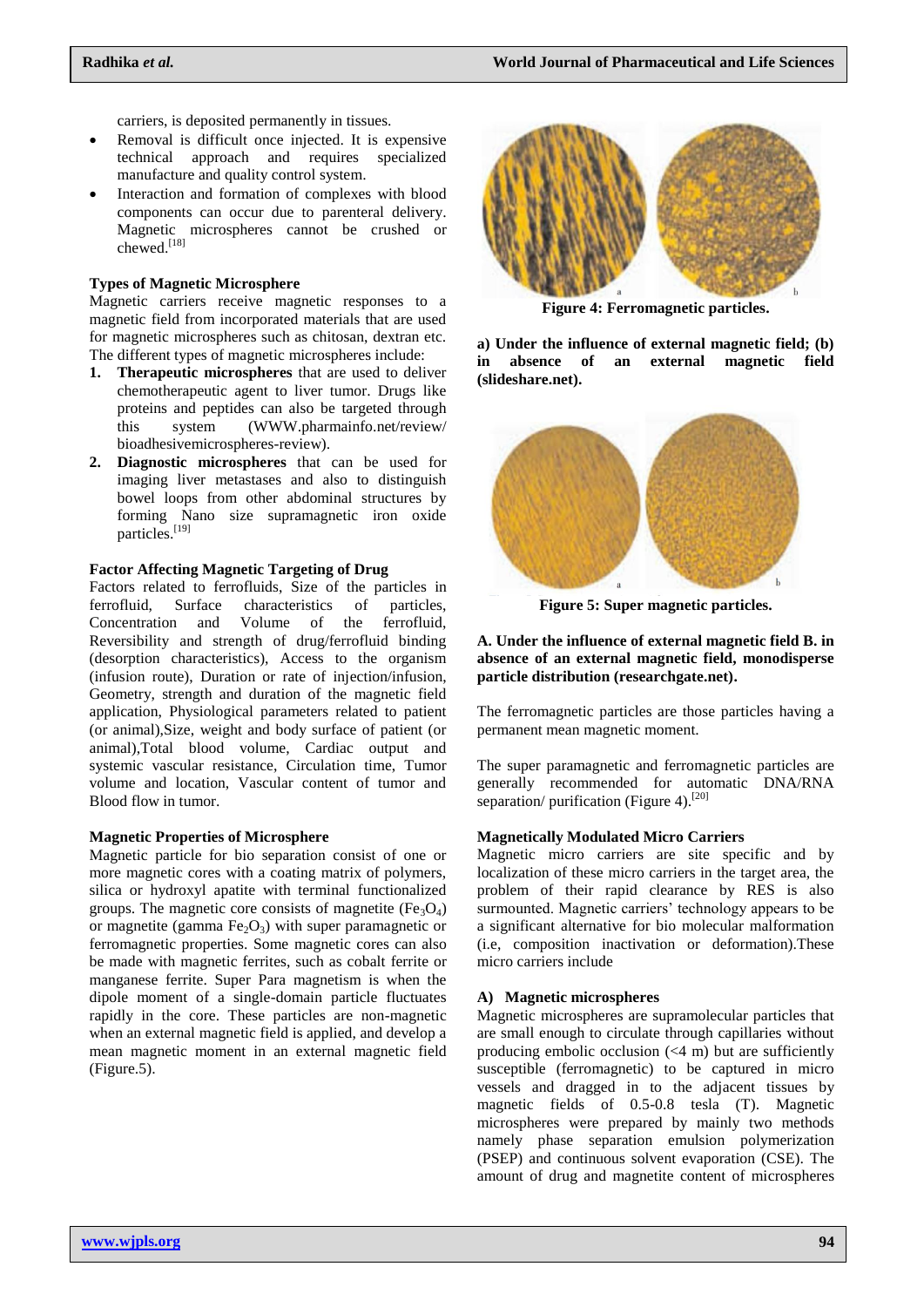needs to be delicately balanced in order to design an efficient therapeutic system.

## **B) Magnetic liposomes**

Liposomes are simple microscopic vesicles in which lipid bilayer structures are present with an aqueous volume entirely enclosed by a membrane, composed of lipid molecule. There are a number of components present in liposomes, with phospholipids and cholesterol being the main ingredients but in case of magneto liposomes magnetite is one of the component of the liposomes. Generally these are magnetic carrier which can be prepared by entrapment of Ferro fluid within core of liposomes. Magneto liposome can also be produced by covalent attachment of ligands to the surface of the vehicles or by incorporation of target lipids in the matrix of structural phospholipids . These magneto liposomes were effectively used for site specific targeting, cell sorting and as magnetic resonance contrast enhancing agent. Thermo sensitive magneto liposomes can release the entrapped drug after selective heating caused by the electromagnetic fields.<sup>[21]</sup>

## **C) Magnetic nanoparticles**

Magnetic nanoparticles (MNPs) possess unique magnetic properties and the ability to function at the cellular and molecular level of biological interactions making them an attractive platform as contrast agents for magnetic resonance imaging (MRI) and as carriers for drug delivery. MNPs with higher magnetic moments, nonfouling surfaces, and increased functionalities are now being developed for applications in the detection, diagnosis, and treatment of malignant tumors, cardiovascular disease, and neurological disease .The important properties of magnetic particles for medical applications are non-toxicity, biocompatibility, injectability and high-level accumulation in the target tissue or organ .Furthermore, a novel application of magnetic nanoparticles and magnetic forces for tissue engineering, termed 'magnetic force-based tissue engineering' has been proposed.<sup>[22]</sup>

#### **D) Magnetic Resealed Erythrocytes**

Resealed erythrocytes have various advantages as drug carriers such as it is biodegradable, biocompatible, large variety of material can be encapsulated within small volume of cell and can be utilized for organ targeting etc. Due to these advantages of resealed erythrocytes, magnetic resealed erythrocytes came in to existence which contains ferrofluids (magnetite) along with loaded drugs within the cell.<sup>[23]</sup> The loaded erythrocytes were characterized for in vitro drug efflux, hemoglobin release, morphology osmotic fragility, in vitro magnetic responsiveness and percent cell recovery.

## **E) Magnetic emulsion**

The emulsion is magnetically responsive oil in water type of emulsion bearing a chemotherapeutic agent which could be selectively localized by applying an external magnetic field to specific target site [24].

Magnetic emulsion appears to have potential in conferring site specificity to certain chemotherapeutic agent.

## **F) Magnetically Modulated System and Devices**

Magnetically modulated polymeric controlled drug delivery systems that deliver the drugs at increased rate on demand have been developed extensively in recent years These system consist of polymeric matrix where the drug powder is dispersed. The polymeric matrix is generally composed of ethylene vinyl acetate copolymer (EVAc), with someone magnetic beads. These systems are formulated by adding approximately 50% of drug polymer mixture to a glass mould, which is cooled to -  $8^{\circ}$ C using dry ice, then the magnetic particles, are added followed by the remaining drug polymer mixture. An oscillating external magnetic field, which is generated by a device that rotates the permanent magnets below the vials, controls the release rates.

## **G) Magnetically Modulated, Implantable, Hemispheric Drug Delivery Device**

Polymeric drug delivery devices associated with a magnetically operated or triggered mechanism can improve the release rates of macromolecules from the polymeric controlled drug delivery devices. When external magnetic field is applied, it tends to release the drug at higher rate under the activation.

## **H) Magnetic System in Contraceptive Drug Delivery**

In these magnetically controlled systems, the drug and small magnetic beads are uniformly dispersed within a polymer material. On exposure to aqueous media, the drug is released in a diffusion controlled manner. Moreover, the rate can be increased or modulated on application of an oscillating external magnetic field. These systems may be useful when drug delivery is designed in responsive to the changes in steroid secretion during menstrual cycle.

#### **I) Magnetically Programmable Infusion Pumps**

Magnetic technology is widely used for external programming of pacemakers. The sample principle was adapted to an implantable infusion pump. The development of such pumps to a prototype stage, the newer method of radiofrequency signaling could improve the magnetic approach because of greater programming flexibility and bio directional transmission capability.

#### **Synthetic polymer**

Examples of Biodegradable synthetic polymers are Glycolides, epoxy polymers and example for Non – Biodegradable synthetic polymers are Polyanhydride, lactide, poly-methylmetharylate, acrolein.<sup>[25,26]</sup>

### **Natural Polymer**

Examples of protein as natural polymers are Albumin, gelatin, collagen, examples of. Carbohydrate natural polymers are Agarose, starch, chitosan; examples of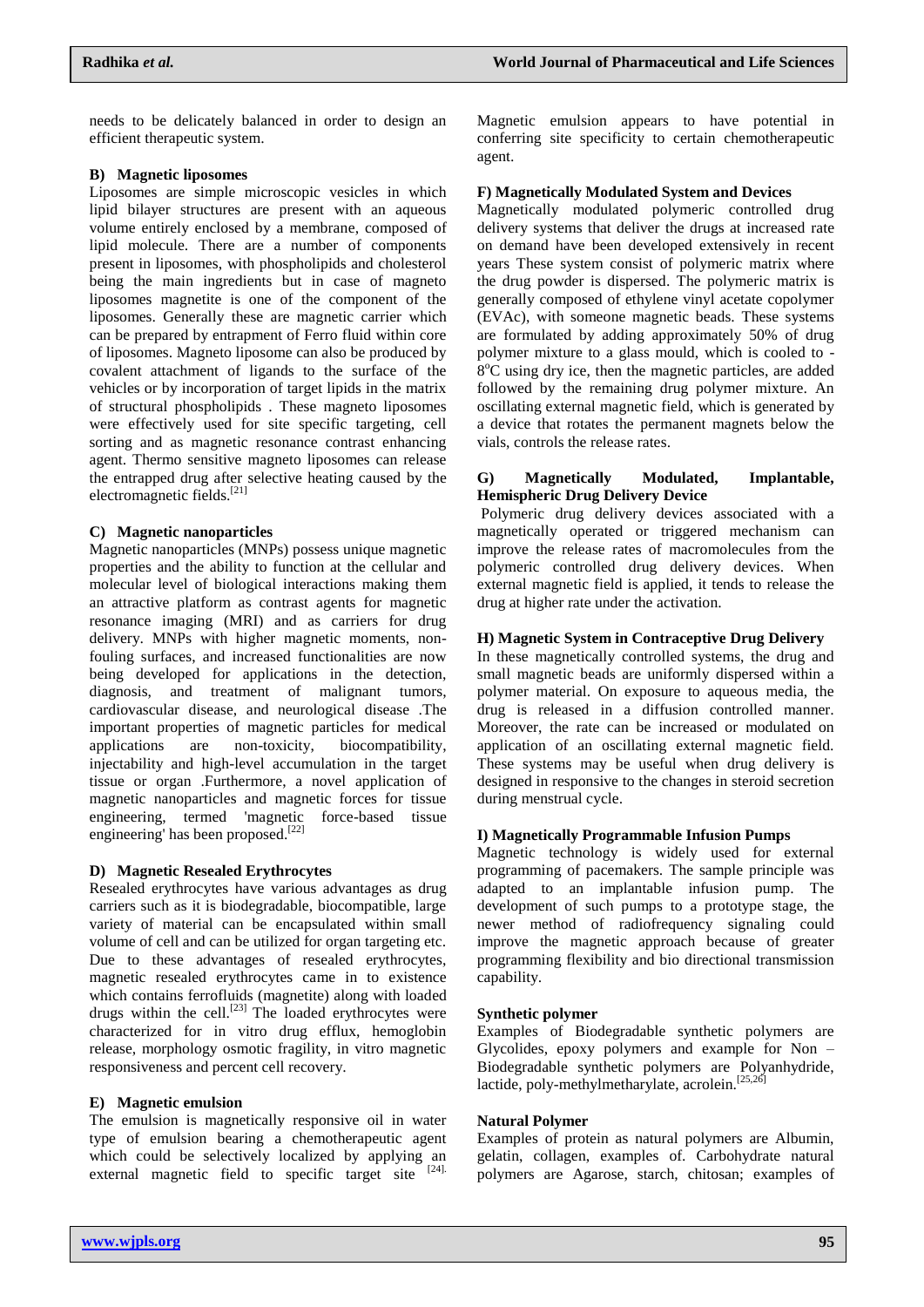chemically modified carbohydrate are polydextran, and polystarch

Some Example of the Drugs used in the preparation of Magnetic microspheres is Dexamethasone, Indomethacin, Oxantrazole, Diclofenac sodium, 5 fluorouracil, Nimesulide, Verapamil hydrochloride

## **METHOD OF PREPARATION OF MAGNETIC MICROSPHERES**

**Selection of drugs:** In the selection of a drug for formulation of magnetic microspheres, following points are taken into consideration:-

- The drug is not so dangerous or labile that we cannot allow it to circulate freely in the blood stream.
- The agent is so expensive, that we cannot afford to waste 99.9% of it.
- Requires a selective, regional effect to meet localized therapeutic objective.
- Requires an alternative formulation to continue the treatment in patient whose systemic therapy must be temporarily discontinued due to life threatening toxicity at selective organs.

#### **Methods**

#### **Solvent Evaporation Method**

In this method the drug and polymer (Carrier) are dissolved in appropriate volatile organic solvent and then magnetite is added to this solution along with stirring in order to form a homogeneous suspension. The resulting solution is then homogenized and stirred at a temperature in the range of  $22-30^{\circ}$ C. The formed magnetic microsphere is separated by centrifugation. The product is then freeze dried and then stored at  $4^{\circ}$ C.

#### **Phase Separation Emulsion Polymerization Method**

Homogenous aqueous suspension is prepared by adding albumin water-soluble drug and agent with magnetite in quantity of water (if magnetic microspheres). This aqueous suspension is then emulsified in the presence of suitable emulsifying agent to form spheres in emulsion. This aqueous protein sphere thus formed in the emulsion are stabilized either by heating at 100- 150°C or by adding hydrophobic cross linking agents like formaldehyde, glutraldehyde, microspheres thus produced are centrifuged out and washed either in ether or some other appropriate organic solvent to remove excess of oil. Microspheres are freeze dried and stored at  $4^{\circ}$ C.<sup>[27,28]</sup>

#### **Multiple Emulsion Method**

It involves the formation of the multiple emulsions type of w/o/w and is best suited to water soluble drugs, like peptides, proteins and the vaccines. This method can be used with both natural as well as synthetic polymers. The aqueous protein solution is dispersed in a lipophilic organic continuous phase. This protein solution may contain the active constituents. The continuous phase is generally consisted of the polymer solution that eventually encapsulates the protein contained in dispersed aqueous phase. The primary emulsion is then subjected to homogenization or sonication before addition to the aqueous solution. This results in the formation of a multiple emulsion which is then subjected to solvent removal either by solvent evaporation or by solvent extraction.<sup>[29,30]</sup> (Figure 6)



**Figure 6: multiple emulsion method.**

#### **Cross Linking Method**

Reagents used: Acetate buffer–used as solvent for the chitosan polymer; Glutraldehyde-used as the crosslinker; Sodium solution-used as medium. Synthesis of magnetic fluid: A 35% (w/v) ferrous sulfate solution, 54% (w/v) ferric chloride solution and 36% (w/v) sodium hydroxide solution were prepared using distilled water. Then the ferric salt and ferrous salt were mixed, stirred and heated. When the temperature reached 55°C, the alkaline solution was added. The mixture was stirred for 30 min and then polyethylene glycol-10000 (PEG-10000) was added. The temperature was raised to 80°C and maintained for 30min. The mixture was then neutralized while cooling and the magnetic fluid was prepared. 1% (w/w) chitosan was dissolved in acetate buffer at pH 4.5. The dissolved chitosan was added drop wise on the magnetic fluid. Formed chitosan magnetic microspheres were washed with deionized water and soaked in 1, 3 and 5 mole% glutraldehyde solution for 2 h and then washed with deionized water.<sup>[31]</sup>

## **Alkaline Co-Precipitation Method**

Treat poly (acrylic acid–divinylbenzene) microspheres with dilute aqueous sodium hydroxide solution (0.5 M) for hours at suitable temperature to transform the carboxylic acid groups to sodium carboxylates and then washed thoroughly with water to remove the excess sodium hydroxide till neutral ph. Purged the microsphere suspension with nitrogen for 30 min. To this suspension add an aqueous solution of ferrous chloride and Ferric chloride that had been purged with nitrogen. The mixture was stirred overnight under nitrogen atmosphere for ion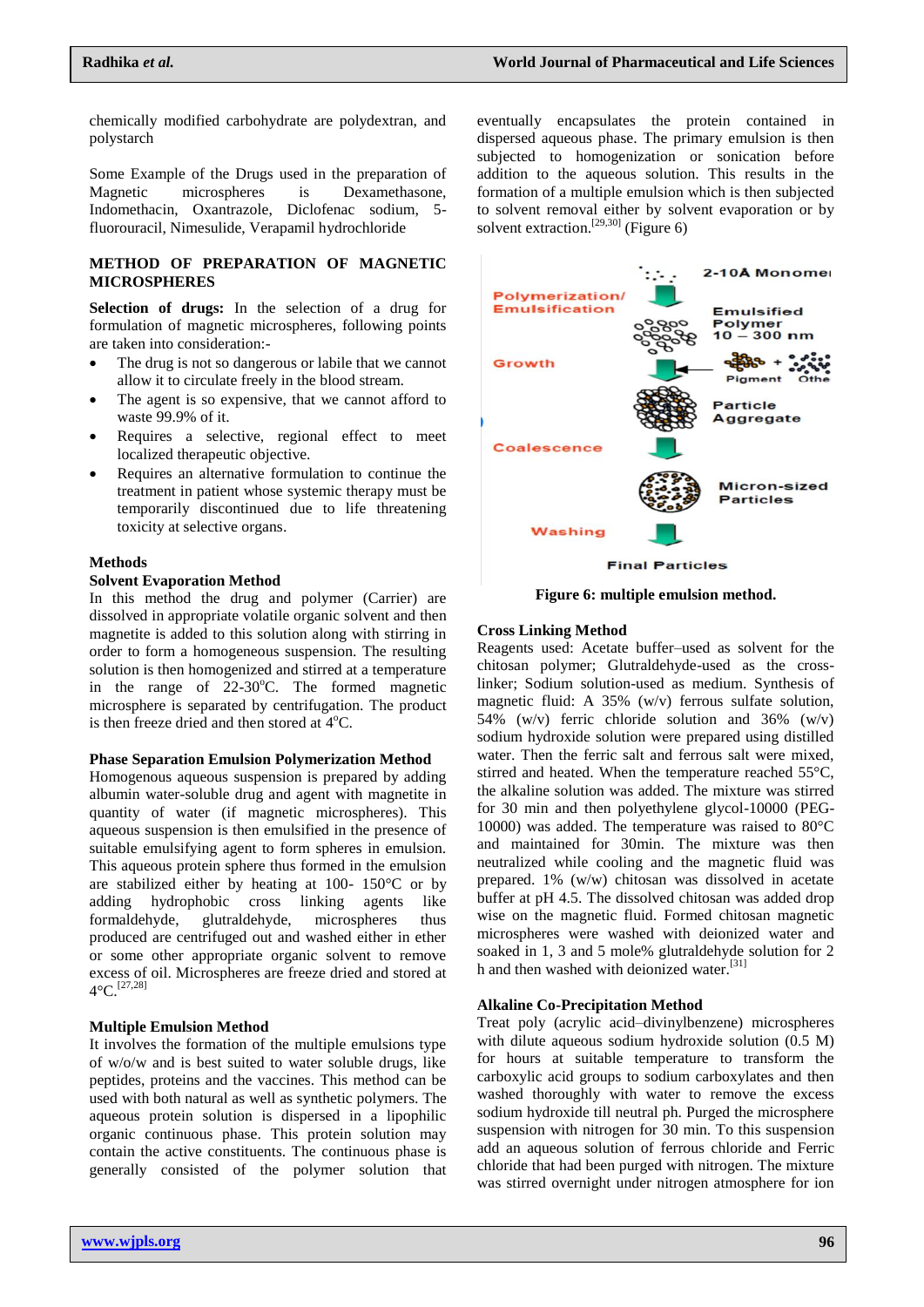exchange. The resulting microspheres were washed repeatedly with water under nitrogen atmosphere to remove excess iron salts. Added drop wise aqueous NaOH solution (3M) to a suspension of the microsphere taken up with iron ions under nitrogen atmosphere to adjust the pH value to be  $> 12$ . The mixture was then heated to  $60^{\circ}\text{C}$  and kept for another 2 h. The resulting magnetic microsphere were suspended in an aqueous HCL solution (0.1M) to transform the –COONa to COOH and then washed thoroughly with water to neutral pH, dried under vacuum at 50°C overnight giving magnetic microsphere.[32]

## **Inverse Phase Suspension Polymerization Method**

A 250ml three-neck flask fitted with a mechanical stirrer used for performing the reaction. Continuous phase includes: 100 ml of castor oil and 10 ml of span 80. Determined (DVB) and N, N-Methylene-bisacrylamide (BIS) dissolved completely in DMSO and the organic phase was added drop wisely into the flask, with 70°C heating using an oil bath. Ammonium per sulfate (INITIATOR) added drop wise using a syringe. The reaction proceeded for 8 h with continuous stirring. The resulting microspheres were separated by centrifugation. Further washed with diethyl ether and then by deionized water.<sup>[33]</sup>

## **Sonochemical Method**

Bovine serum albumin, albumin are used. Decane and iron pentacarbonyl Fe<sub>2</sub> (CO) 3 are layered over a 5% w/v of protein solution. The bottom of the high – intensity ultrasonic horn is positioned at the organic interface. The mixture is irradiated for 3 min, employing particular acoustic power with the initial temperature of  $23^{\circ}$ c in the reaction cell. The pH is adjusted to 7 by addition of Hydrochloric acid. Products are separated from the unreacted protein and from the residues of iron acetate or pentacarbonyl by centrifugation (1000 r/min for 5 min), washing is done and the magnetic microspheres are obtained .The magnetic microspheres were washed a few times with sufficient volumes of water to remove the residues of the precursors.

#### **Swelling and Penetration Method**

For swelling of polymer micro particles, PS (Micron-size polystyrene) was mixed with of a NMP/water solution in a specific v/v NMP (N-methyl-2- pyrrolidone)-to-water ratio. The NMP/water mixture with PS spheres was left soaking for 24 hours at room temperature while stirring. Super paramagnetic nanoparticle dispersion was added to the mixture of PS sphere and NMP/water solution at 30°C while shaking (at 140 r/min) for 1-5 days to allow the magnetic nanoparticles to penetrate into the interior of the PS particles. Afterwards, the polymer particles were separated from the solution by centrifugation. Finally, particles were sequentially washed with methanol, deionized water and vacuum dried at room temperature for 1-2 days to yield the magnetic polymer microspheres. [34]

## **Characterization and Evaluation of Magnetic Particles**

## **Particle size and shape**

The most widely used procedures to visualize microspheres are conventional light microscopy (LM) and scanning electron microscopy (SEM). Both can be used to determine the shape and outer structure of microspheres. The microspheres structures can be visualized before and after coating and the change can be measured microscopically. SEM provides higher resolution in contrast to the LM. SEM allows investigations of the microspheres surfaces and after particles are cross-sectioned, it can also be used for the investigation of double walled systems.[35]

## **Chemical Analysis**

The surface chemistry of the microspheres can be determined using the electron spectroscopy for chemical analysis (ESCA). ESCA provides a means for the determination of the atomic composition of the surface. Fourier Transform Infrared Spectroscopy (FTIR) is used to determine the degradation of the polymeric matrix carrier system. The surface of the microspheres is investigated measuring total attenuated reflectance (ATR).[36] FTIR studies for drug excipient interaction were carried out by Potassium Bromide pellet method.

## **Thermal Analysis**

Thermal analysis of microcapsule and its component can be done by using differential scanning calorimetric (DSC), thermo gravimetric analysis (TGA), differential thermometric analysis (DTA) accurately the sample was weighed and heated on alumina pan at constant rate of 10c/min under nitrogen flow of  $40$ ml/min.<sup>[37]</sup>

#### **Percentage yield**

The dried microspheres were weighed and percentage yield of the prepared microspheres was calculated by using the following formula, Percentage yield  $=$  (Weight of microspheres/Weight of polymer + drug)  $\times$ 100.

#### **Swelling index**

Swelling index was determined by measuring the extent of swelling of microspheres in the given buffer. Swelling index = mass of swollen microsphere -mass of dry microsphere/mass of dried microsphere×100.

#### **Flow properties**

Bulk density is determined by pouring a sample of microspheres of known weight into a measuring cylinder without tapping and measuring its volume, then dividing the weight by the volume. Tapped density was determined by pouring a sample of microspheres of known weight into a measuring cylinder & thoroughly tapping it & measuring its volume, then dividing the weight by the volume. Hausner ratio is the ratio of the tapped density to the bulk density of microspheres and can be used to predict of microspheres flow. Hausner ratio of < 1.2 indicates a free flowing microsphere. Angle of repose is defined as the maximum angle to the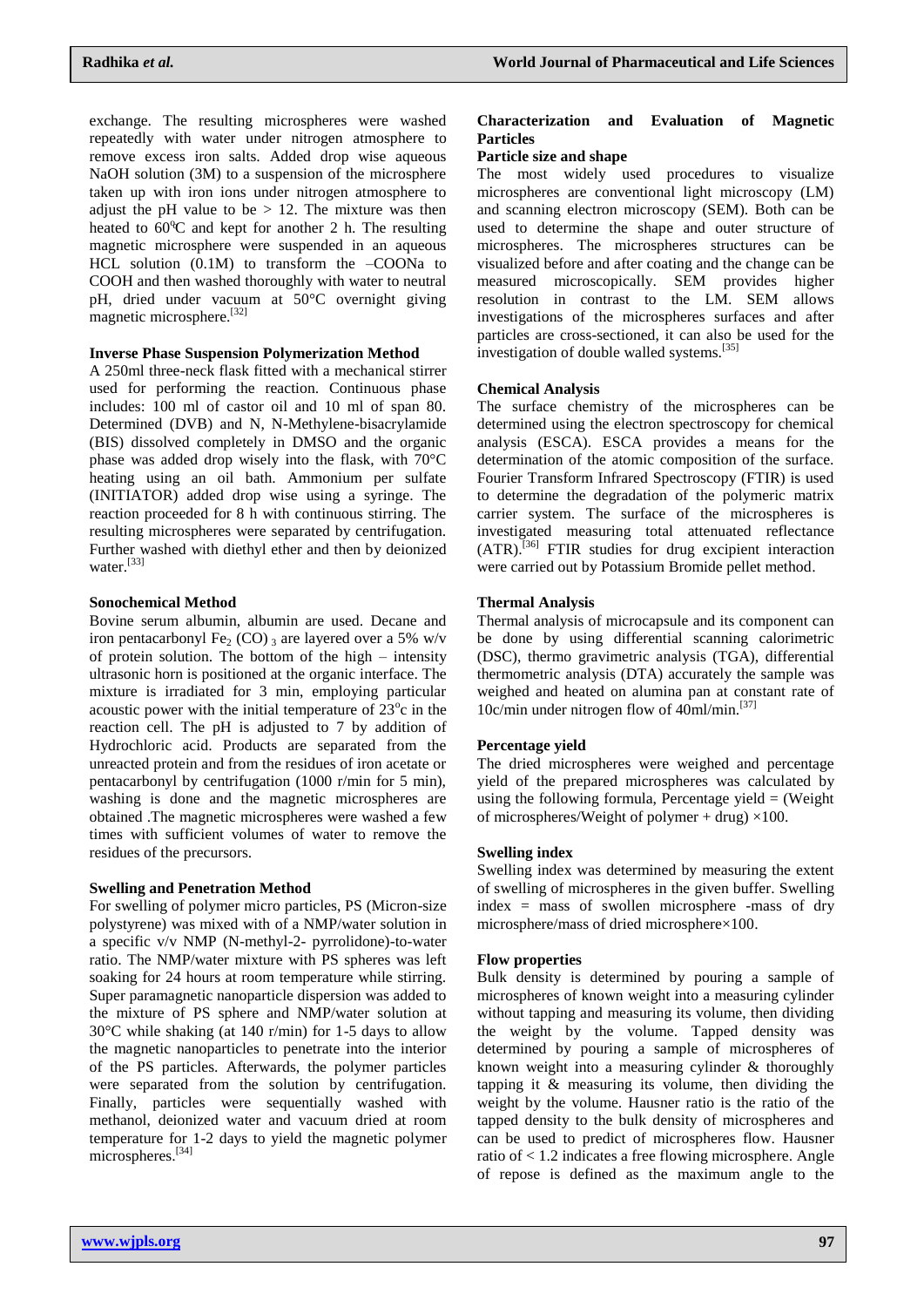horizontal that is attainable by a heap of microspheres.

#### **Drug Loading**

The capture efficiency or the drug loading of the microspheres or the percent entrapment can be determined by allowing washed microspheres to lyse and the lysate is then subjected to the determination of active compound. The percent encapsulation efficiency is calculated using following equation:  $%$  Entrapment = (actual content/theoretical content) x 100.

#### **Surface charge analysis**

Surface charge can be determined using the microelectrophoresis. It is an apparatus used to measure the electrophoretic mobility of microspheres from which the isoelectric point can be determined. The electrophoretic mobility can be related to surface contained charge and ion absorption nature of the microspheres.<sup>[37]</sup>

#### **Drug release profiles (In vitro and In vivo methods)**

The release characteristics and permeability of a drug through membrane is to be determined. Standard USP or BP dissolution apparatus have been used to study in vitro release profiles using both paddle and basket method. Dissolution medium used for the study varied from 100- 500ml and speed of rotation from 50-100rpm.The most widely used in-vivo methods are the use of animal models, buccal absorption tests, other tests like in vitro – in vivo correlations, percent of drug dissolved vs plasma concentration, percent of drug dissolved vs percent of drug absorbed, dissolution time vs absorption time, percent of drug dissolved vs percent of the dose excreted, and percent of drug dissolved vs Serum drug concentration.[37]

### **Determination of microspheres drug content or entrapment efficiency**

Accurately weighed amount of microspheres are crushed using glass mortar and pestle and the powder microspheres is then suspended in a specific volume of suitable solvent. After 12 hours the solution was filtered and the filtrate is then analyzed for the drug content using UV-Visible spectrophotometer. Drug content is equal to entrapment efficiency is equal to ratio of actual drug content to theoretical drug content.<sup>[38]</sup>

### **Differential scanning calorimetry**

The DSC analysis of pure drug, drug-loaded microspheres and blank microspheres without drug were carried out using Shimadzu DSC 60 to evaluate any possible drug polymer interaction. The analysis was performed at a rate 10 degree C 1 min. from 20-300 degree C temperature range under nitrogen flow of 25ml per min.

#### **Scanning electron microscopy**

A scanning electron microscope was used to characterize the surface morphology of the microspheres. A scanning electron photomicrograph of drug-loaded microspheres was taken. A small amount of microspheres was spread on glass stub. Afterwards, the stub containing the sample was placed in the scanning electron microscope chamber. The scanning electron photomicrograph was taken at the acceleration voltage of 10 kV, chamber pressure of 0.6 mm Hg, original magnification 500.11.

## **Stability studies**

Stability studies were carried out as per ICH Guidelines. The microspheres were stored at 40 degree c  $\pm 2^{\circ}C/75\%$ RH  $\pm$  5% RH for 6 months. The formulations were analyzed for appearance, entrapment efficiency and drug content.

#### **Application of Magnetic Microsphere**

- Magnetic microsphere carriers have received considerable attention, because of their wide applications in the fields of biomedicine and bioengineering, biological and biomedical developments and trends such as enzyme immobilization, cell isolation protein purification, and target drugs.
- Magnetic vehicles are very attractive for delivery of therapeutic agents as they can be targeted to specific locations in the body through the application of a magnetic field gradient. The magnetic localization of a therapeutic agent results in the concentration of the therapy at the target site consequently reducing or eliminating the systemic drug side effects.<sup>[39]</sup>
- Magnetic microspheres are used in targeting drugs like mitoxantrone, paclitaxel and doxorubicin to tumor sites. Magnetic microsphere carriers labeled with radionuclide such as Rhenium-188 and Yttrium-90 have been also used in a preclinical study to treat liver and brain tumors.<sup>[40]</sup>
- Magnetic microspheres of cisplastin and paclitaxel were used in localized hyperthermia for treatment of cancer.[41]
- Magnetic microspheres can be used for stem cell extraction and bone marrow purging
- Magnetic polystyrene microspheres have been used as specific cell labeling.[42]
- Improvement in methods for isolating DNA, proteins, cells or cell organelles has been made and more recently, methods that rely on the use of solid phase have been proposed. Adsorbents such as silica that provide fast, efficient DNA purification are important for making this procedure amenable to automation. One of these kits involves isolation of DNA using silica coated magnetic particles.
- Nowadays, several instruments are available from different companies that couples separation of biomolecules with its detection in terms of its quantification or its interactions with other biomolecules. These instruments either use directly ferromagnetic particle as label (magneto assay) or couples magnetic particles with other detection methods such as fluorescence chemiluminescence.<sup>[43]</sup>
- Magnetic microspheres are now increasingly used as carriers for binding proteins, enzymes and drugs.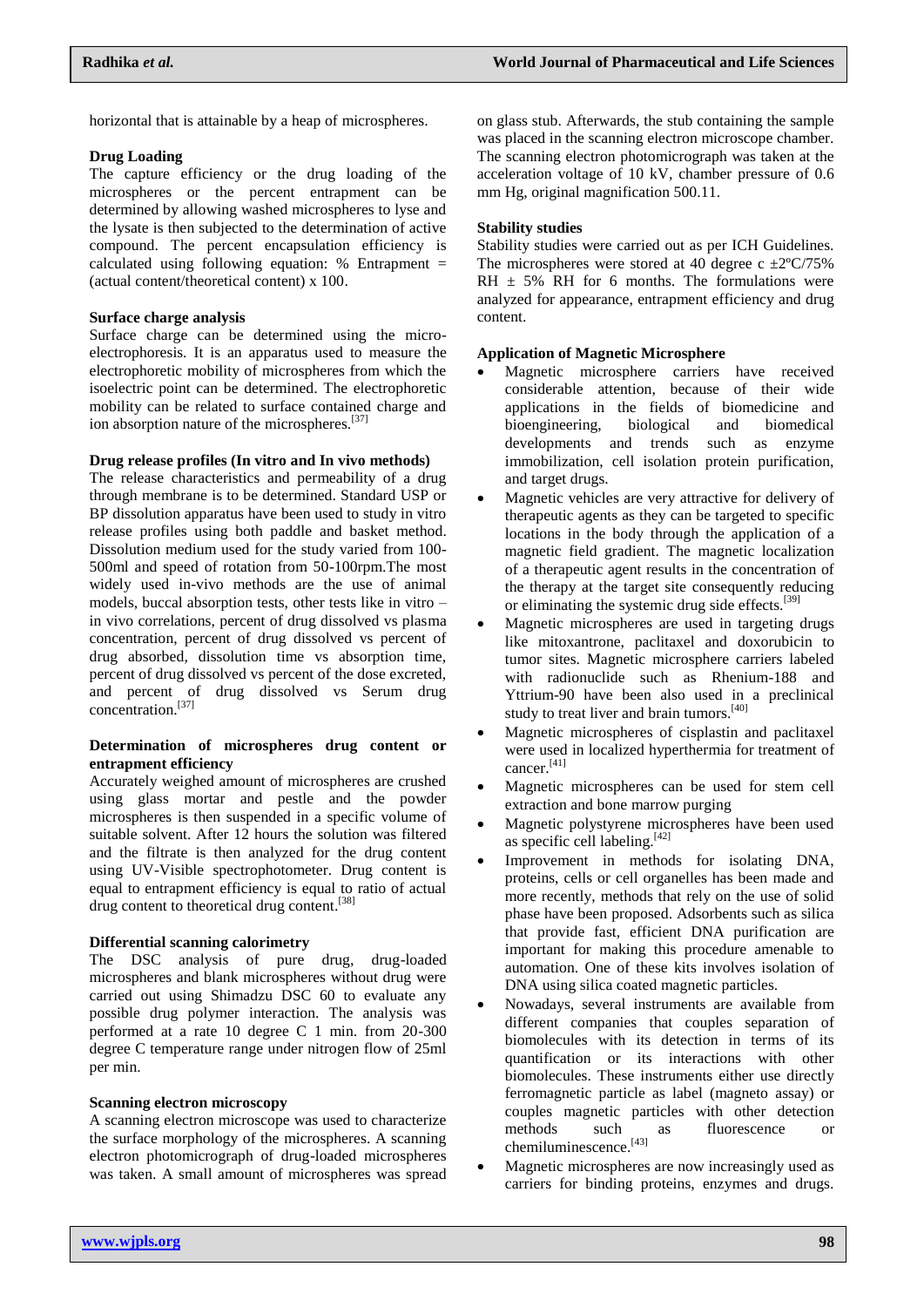Studies have shown that proteins and enzymes can be bound covalently to naked magnetic particles in the presence of carbodiimide. Such immobilization procedures for proteins, enzymes or drugs will have a major impact in various areas of medicine and biotechnology. The immobilized biomolecules can be used directly for a bioassay or as affinity ligands to capture or modify target molecules or cells. $[44]$ 

- Streptavidin coated magnetic beads were used for bacteria detection.<sup>[45]</sup>
- Supra-magnetic iron oxide microspheres have been used for detection of metastases in non-enlarged lymph nodes.<sup>[46]</sup>
- Magnetic Dynabeads have been used in immunemagnetic techniques for the enrichment and detection of isolated breast carcinoma cells in bone marrow and peripheral blood.
- Magnetic microspheres carriers of contraceptive have been designed responsive to the changes in steroid secretions during menstrual cycle.

## **Storage**

Microsphere suspensions should not be frozen, as freezing is likely to cause irreversible aggregation. Cold storage (2-8°C) is recommended to inhibit microbial growth. 'Standard' (non-protein coated) microsphere suspensions do not contain an antimicrobial agent. All suspensions should be handled using aseptic technique. Continuous rolling (e.g. 3-5 r/min on a cell culture roller) is recommended to keep microspheres in suspension, without generating foam (foam may cause particle loss through bead entrapment). If continuous rolling is not possible, particles should be thoroughly resuspended before use. Higher speed rolling (30-60 r/min for 2-4 h) is effective for the resuspension of settled material. Again, rolling speed is intended to effectively resuspend the beads without generation of foam.

#### **Future Prospects**

Future prospects of magnetic microspheres look bright particularly in the area of medicinal field because of its wide spectrum of application in molecular biology, e.g. microsphere based genotyping platform is used to detect six single nucleotide polymorphism, yittrium-90 microspheres are used to prevent tumor after liver transplantation and its advanced way in delivery of vaccines and proteins. It might be possible in near future that magnetic particles would be used as detection probes for a variety of assays, replacing labeling techniques such as fluorescence, chemiluminescence and radioactivity. Future work shall involve developing a detection method for bio-molecular interaction using magnetic particles as label. The method that is planned to be developed would have special emphasis in microarray technology, where bio-molecular interactions like cDNA-mRNA or DNA-DNA are the basis for determining gene expression variation.

#### **CONCLUSION**

Targeting by means of magnetic fields seems to be a vital and most common function of opening a new vista of a multi-barrier of multi-step drug delivery. Their main advantage is the targeting of drug using an external magnet, which can be accomplished very easily thus Reticuloendothelial clearance can be minimized and target site specificity can be increased. Magnetic microspheres are novel drug delivery systems, having received attention from the early 1990s. Thus magnetic microspheres have the great potential for these objectives. It is also emerging as a challenging area for future research in the drug targeting, long term toxicity study, and characterization will ensure the improvement of magnetic drug delivery system. This is an effective tool for the cancer patients. The future holds lot of promises in magnetic microspheres and by further study this will be developed as novel and efficient approach for targeted drug delivery system. The review on magnetic microsphere concluded that it is the well developed new drug delivery system for targeting of drug in chronic diseases. It is safe and advantageous drug delivery system. The materials which are used in methods of preparation are economic and nontoxic in nature so it is most convenient drug delivery system.

## **REFERENCES**

- 1. Kakar S, Batra D, Singh R, Nautiyal U, Magnetic microspheres as magical novel drug delivery system: A review. Journal of Acute Disease, 2013; 2(1): 1- 12.
- 2. Alexiou C, Arnold W, Klein RJ, Loco regional cancer treatment with magnetic drug targeting, Cancer Research, 2000; 60: 6641– 6648
- 3. Prasanth VV, Moy AC, Mathew ST, Mathapan R, Microspheres: An overview. International Journal of Pharmaceutical and Biomedical Science, 2011; 2: 332-338.
- 4. Chandrawanshi P, Patidar H, Magnetic microspheres: as a targeted drug delivery. International Journal for Pharmaceutical Research Scholars, 2009; 2(5): 964-966.
- 5. Li XT, Liu Y, Xu ZH, Yan HS, Preparation of magnetic microspheres with thiol-containing polymer brushes and immobilization of gold nanoparticles in the brush layer. European Polymer Journal, 2011; 47(10): 1877-1884.
- 6. CheinYie W, Novel Drug Delivery System. New York: Marcel Dekker Inc; 2005; 50(2): 1-3.
- 7. Vidyavati S, Koppisetti, Sahiti B, Department of Pharmaceutics, CM college of pharmacy, Dhulapally, Secundnabad-500014, AP, India.261.
- 8. Patil SA, Suryawanshi HP, Bakliwal SR, Pawar SP, Ferro fluids: a promising drug carrier-a review, International Journal of Pharmaceutical Research and Development, 2001 ; 2(10): 25-28.
- 9. Vyas SP, KharRK, Targeted & controlled drug delivery. New Delhi: CBC Publisher & distributors, 2004; 459-463.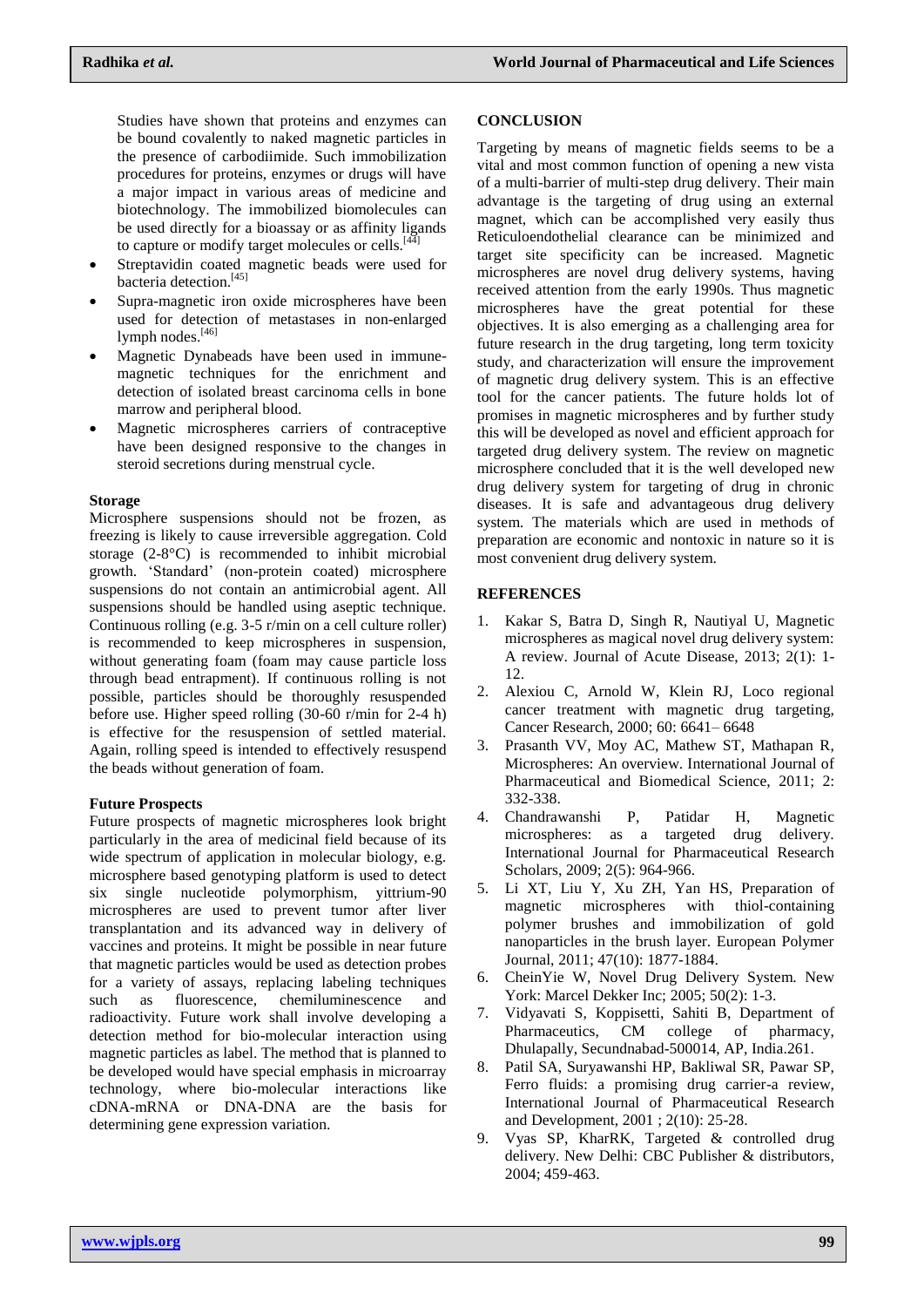- 10. Vyas SP, KharRK, Targeted and Controlled drug delivery, CBS Publishers and distributors, Journal of Drug Delivery Research, 2001; 1-594.
- 11. Mathew ST, Gayathri DS, Prasanth VV, Vinod B, Suitability of factorial design in determining the processing factors affecting entrapment efficiency of albumin microspheres. Journal of Pharmacy Research, 2010; 3(5): 1172-1176.
- 12. Jain NK, Controlled and Novel drug delivery. In: Advances in pulmonary drug delivery, 4 th Edition. CBS Publishers and Distributors, New Delhi, 2008; 236-237.
- 13. Kakar Satinder, Singh Ramandeep, Batra Deepa, A review on target delivery- Magnetic microspheres, Journal of acute disease, 2013; 2(3): 189-195.
- 14. Vayas SP, Khar RK, Targeted and controlled Drug Delivery, CBC Publisher and distributors, New Delhi, 2004; 459-463.
- 15. Kunchu K,Raja VA, Ganesh NS Albumin Microspheres: A Unique system as drug delivery carriers for non-steroidal anti- inflammatory drugs (NSAIDs), 2010; 5(2): 5-12.
- 16. Mohamed K. Nasra, Moustafa M, Mohamed, Mohamed A, Elblbesy, Bothaina A, Hefney, Preparation of Biocompatible Magnetic Microspheres with Chitosan, Journal of Biomaterials and Nano biotechnology, 2011; 2: 194-200.
- 17. Amol Chaudhari, Jadhav K R**,** Kadam V J. An over View: Microspheres as a nasal drug delivery system, Journal of acute disease, 2010; 1-8.
- 18. Kakar Satinder, Singh Ramandeep, BatraDeep, Preparation and evaluation of magnetic microspheres of 5-aminosalicyclic acid, Journal of acute disease, 2013; 2(3): 226-231.
- 19. Shanthi NC, Gupta R, Mahato KA, Traditional and Emerging Applications of Microspheres: A Review. International Journal of Pharm Tech Research, 2010; 2(1): 675-681.
- 20. Berensmeier S, Magnetic particles for the separation and purification of nucleic acids, Applied Microbiology and Biotechnology, 2006; 73(3): 495-504.
- 21. Häfeli UO, Pauer GJ, Roberts WK, Humm JL, Macklis RM, Magnetically targeted microspheres for intracavitary and intraspinal Y-90 radiotherapy, In, 2001; 18: 559– 584.
- 22. Johnson J, Kent T, Koda J, Peterson C, Rudge S, Tapolsky G, The MTC technology: a platform technology for the site-specific delivery of pharmaceutical agents, European cells and Materials, 2002; 3: 12–15.
- 23. Jones SK, Winter JG, Experimental examination of a targeted hyperthermia system using inductively heated ferromagnetic microspheres in rabbit kidney, Physics and Chemistry Basic of Biotechnology, 2001; 46: 385–398.
- 24. Jordan A, Scholz R, Maier Hauff K, Presentation of a new magnetic field therapy system for the treatment of human solid tumors with magnetic fluid hyperthermia, Journal of Magnetism and Magnetic

Materials, 2001; 225: 118–126.

- 25. Mukherjee S, BandyopadhyayP, NSHM college of Pharmaceutical Technology, 124, BL Saha Road, Kolkata 700053, India.
- 26. Satinder Kakkar, DeepaBatra, Ramandeep Singh, Ujjwalnautiyal, Department of Pharmacy and medicine, Karnal (Haryana).
- 27. De jagar W, Velthius H,Prakken B J,Kuius W , Rijkers GT,simultaneous detection of 15 human cytokines in a single sample of stimulated peripheral blood mononuclear cells. clinical and diagnostic laboratory immunology, 2003; 10(1): 133-139.
- 28. Corrigen OI, Healy AM, Surfactants in pharmaceutical products and systems, encyclopedia of pharmaceutical technology. 3 ed. James rd swarbrickinforma Healthcare Inc, 2003; 3590.
- 29. Lachman LA, Liberman HA, Kaning JL. The theory and practice of industrial pharmacy. Mumbai, India: Varghese Publishing House, 2002; 414-415.
- 30. Collins AE, Deasy PB, Bioadhesive lozenge for the improved delivery of cetylpyridinium chloride Journal of Pharmaceutical Science, 1998; 55: 116-120.
- 31. Nasra MK, Mohamed MM, Elblbesy MA, Hefney BA, Preparation of biocompatible magnetic microspheres with chitosan, Journal of Biomaterials and Nanobiotechnology, 2011; 2: 194-200.
- 32. Li XT, Liu Y , Xu ZH , Yan HS Preparation of magnetic microspheres with thiol containing polymer brushes and immobilization of gold nanoparticles in the brush layer. European polymer journal, 2011; 47(10): 1877-1884.
- 33. Wang K,Xing JF, Li XY, Fua Q, Li WF, Fabrication of novel magnetic nanoparticles-coated (styreneitaconic acid divinyl benzene) microspheres Carbohydrate Polymers, 2012; 87: 2712-2717.
- 34. Chung TH, Lee WC, Preparation of styrene-based, magnetic polymer microspheres by a swelling and penetration process, Reactive and Functional Polymers, 2008; 68: 1441-1447.
- 35. Patel NR, Patel DA, Bharadia PD, Pandya V, Modi V, Microsphere as a novel drug delivery, International Journal of Pharmacy & Life Sciences, 2011; 2(8): 992-997.
- 36. Siddharth, K.G., Sailor G.U., Seth A.K., Purva B., and Patel, A Review on Targeted Drug Delivery: Magnetic Drug Delivery System. Journal of Pharmaceutical Science and Bio scientific Research, 2011; 1(2): 125-133.
- 37. Sahil K, Akanksha M, Premjeet S, Bilandi A, Kapoor B, Microsphere: a review. International Journal of Research in Pharmaceutical Chemistry, 2011; 1(4): 1184-1198.
- 38. Soni LM, Kumar M, Namdeo PK sodium alginate microspheres for extending drug release: formulation and in vitro evaluation. International journal of drug delivary, 2010; 2(1): 64-68.
- 39. Safarik I, Safarikova M, Magnetic nanoparticles and biosciences. Chemical Monthly, 2002; 133(6): 737-759.